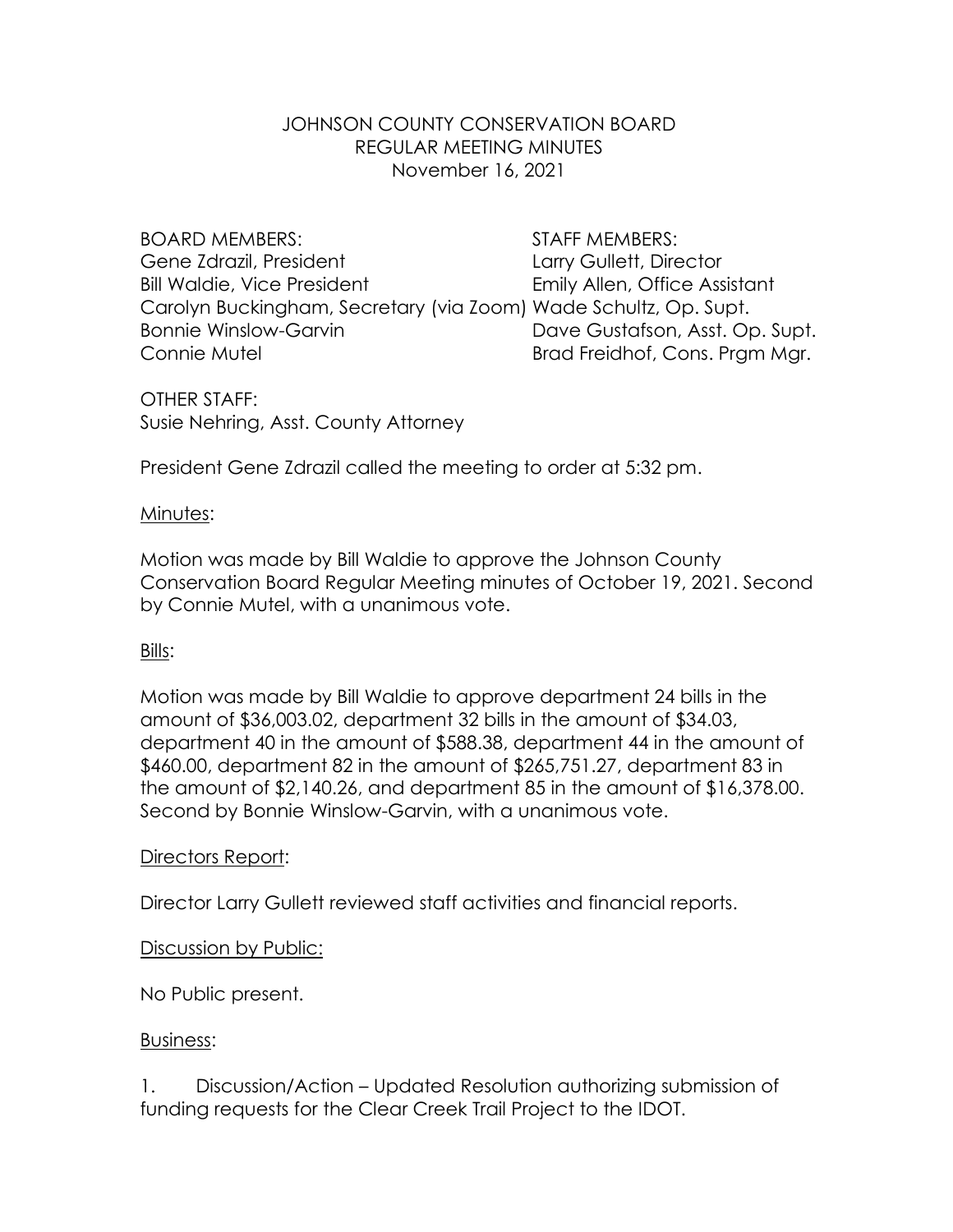Discussion only.

Motion was made by Bill Waldie to approve the resolution as written. Second by Connie Mutel with a roll call vote: Waldie, aye; Mutel, aye; Winslow-Garvin, aye; Buckingham, aye; Zdrazil, aye.

2. Discussion/Action – Review of constructions documents, specifications and form of contract for entryway improvements at Cedar River Crossing/Sutliff Bridge and set date for a public hearing.

Motion was made by Connie Mutel to set the public hearing for Wednesday, December 1st, 2021, 5:30 pm - Johnson County Administration Building, Betty Sass Room, Iowa City. Second by Bonnie Winslow-Garvin, with a unanimous vote.

3. Discussion – Status of the conservation program, special projects and structure challenges.

Discussion only.

4. Discussion/Action – FY23 budget proposal.

Discussion only.

5. Discussion/Action – Closed session regarding potential purchase of particular real estate. Possible closed session per 21.5(1)(j) Code of Iowa to discuss purchase of particular real estate where premature disclosure could be reasonably expected to increase the price the governmental body would have to pay for that property.

Motion was made by Connie Mutel at 8:04 pm to go into closed session regarding potential purchase of particular real estate per 21.5(1)(j) Code of Iowa to discuss purchase of particular real estate where premature disclosure could be reasonably expected to increase the price the governmental body would have to pay for that property. Second by Bonnie Winslow-Garvin with a roll call vote as follows: Waldie, aye; Mutel, aye; Winslow-Garvin, aye; Buckingham, aye; Zdrazil, aye.

Motion was made by Connie Mutel to come out of closed session at 8:41 pm. Second by Bill Waldie with a unanimous vote.